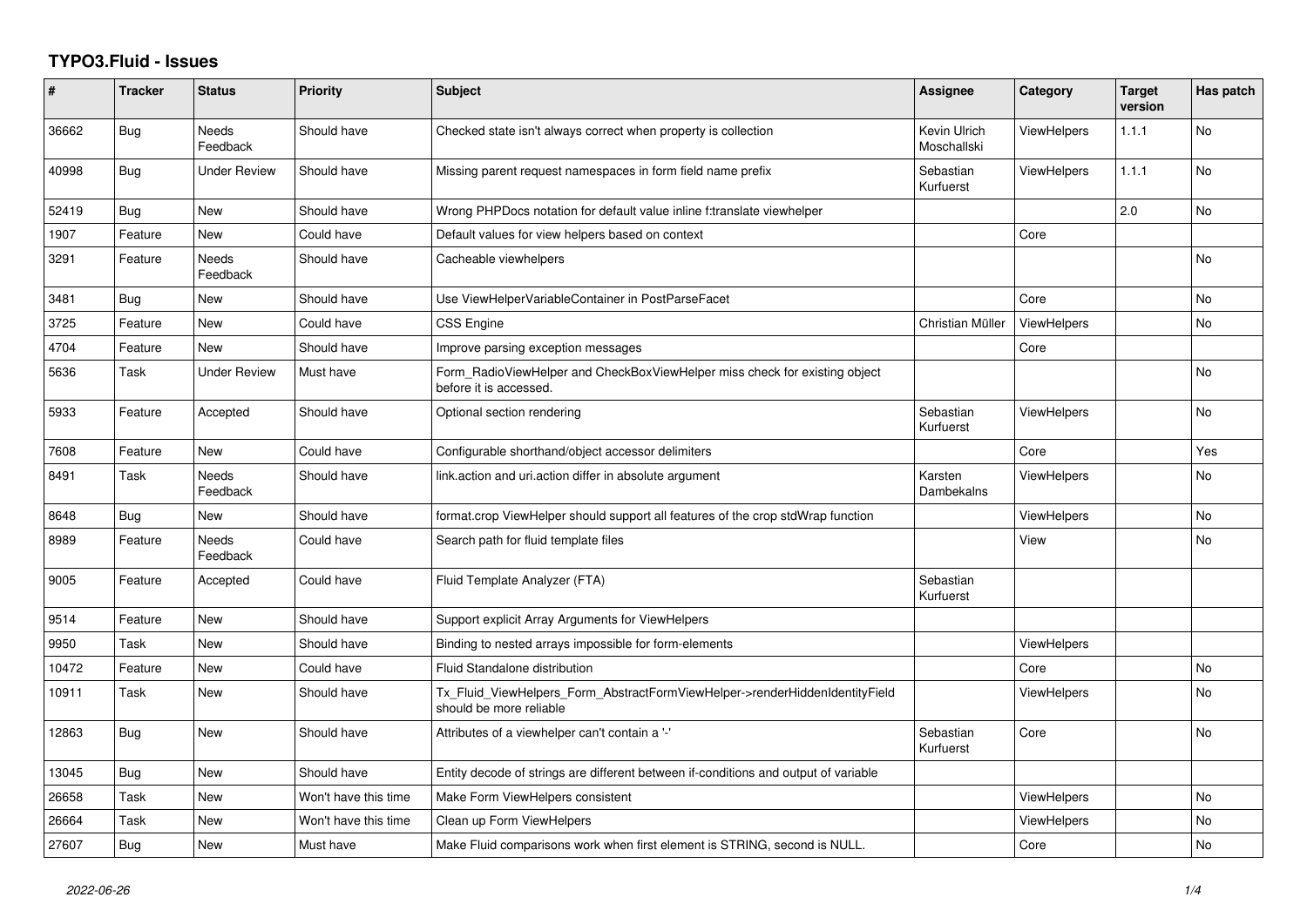| #     | <b>Tracker</b> | <b>Status</b>            | <b>Priority</b> | Subject                                                                                                     | <b>Assignee</b>        | Category    | <b>Target</b><br>version | Has patch |
|-------|----------------|--------------------------|-----------------|-------------------------------------------------------------------------------------------------------------|------------------------|-------------|--------------------------|-----------|
| 28549 | Bug            | New                      | Should have     | make widgets cacheable, i.e. not implement childnodeaccess interface                                        |                        |             |                          | <b>No</b> |
| 28550 | Bug            | New                      | Should have     | (v4) make widgets cacheable, i.e. not implement childnodeaccess interface                                   |                        |             |                          | No        |
| 28551 | Bug            | Accepted                 | Should have     | (v4) backport VHTest                                                                                        | Sebastian<br>Kurfuerst |             |                          | No        |
| 28552 | Bug            | New                      | Should have     | (v5) write ViewHelper test for compiled run; adjust functional test to do two passes<br>(uncached & cached) |                        |             |                          | <b>No</b> |
| 28553 | Bug            | New                      | Should have     | improve XHProf test setup                                                                                   |                        |             |                          | No        |
| 28554 | Bug            | New                      | Should have     | (v4) implement feature flag to disable caching                                                              |                        |             |                          | No        |
| 30555 | Feature        | New                      | Could have      | Make TagBuilder more extensible                                                                             |                        | Core        |                          | No        |
| 30937 | Bug            | New                      | Should have     | CropViewHelper stringToTruncate can't be supplied so it can't be easily extended                            |                        | ViewHelpers |                          | Yes       |
| 31955 | Feature        | New                      | Should have     | f:uri.widget                                                                                                |                        | Widgets     |                          | No        |
| 32035 | Task           | <b>New</b>               | Should have     | Improve fluid error messages                                                                                |                        | Core        |                          | Yes       |
| 33215 | Feature        | New                      | Should have     | RFC: Dynamic values in ObjectAccess paths                                                                   |                        |             |                          | No        |
| 33394 | Feature        | <b>Needs</b><br>Feedback | Should have     | Logical expression parser for BooleanNode                                                                   | <b>Tobias Liebig</b>   | Core        |                          | <b>No</b> |
| 33551 | Bug            | New                      | Must have       | View helper values break out of a partial scope                                                             | Sebastian<br>Kurfuerst | Core        |                          | <b>No</b> |
| 33628 | Bug            | Needs<br>Feedback        | Must have       | Multicheckboxes (multiselect) for Collections don't work                                                    | Christian Müller       | ViewHelpers |                          | <b>No</b> |
| 34309 | Task           | New                      | Could have      | Unknown ViewHelpers cause exception - should be handled more graceful                                       |                        | ViewHelpers |                          | <b>No</b> |
| 34682 | Bug            | <b>Under Review</b>      | Should have     | Radio Button missing checked on validation error                                                            |                        | ViewHelpers |                          | No        |
| 36410 | Feature        | <b>New</b>               | Should have     | Allow templates to send arguments back to layout                                                            |                        | ViewHelpers |                          | No        |
| 36559 | Feature        | New                      | Could have      | New widget progress bar                                                                                     |                        |             |                          | Yes       |
| 36655 | Bug            | New                      | Should have     | <b>Pagination Links</b>                                                                                     |                        | Widgets     |                          | No        |
| 37095 | Feature        | New                      | Should have     | It should be possible to set a different template on a Fluid TemplateView inside an<br>action               | Christopher<br>Hlubek  |             |                          | No        |
| 37619 | Bug            | New                      | Should have     | Fatal Error when using variable in name attribute of Section ViewHelper                                     |                        | ViewHelpers |                          | No        |
| 38130 | Feature        | New                      | Should have     | Checkboxes and multiple select fields should have an assignable default value                               |                        |             |                          | No        |
| 38369 | Bug            | New                      | Must have       | Resource ViewHelpers should not fall back to request package                                                |                        | View        |                          | No        |
| 39936 | Feature        | New                      | Should have     | registerTagAttribute should handle default values                                                           |                        | ViewHelpers |                          | No        |
| 39990 | <b>Bug</b>     | New                      | Should have     | Same form twice in one template: hidden fields for empty values are only rendered<br>once                   |                        | Core        |                          | No        |
| 40064 | <b>Bug</b>     | New                      | Must have       | Multiselect is not getting persisted                                                                        |                        | ViewHelpers |                          | No        |
| 40081 | Feature        | New                      | Should have     | Allow assigned variables as keys in arrays                                                                  |                        |             |                          | No        |
| 42397 | Feature        | New                      | Should have     | Missing viewhelper for general links                                                                        |                        |             |                          | No        |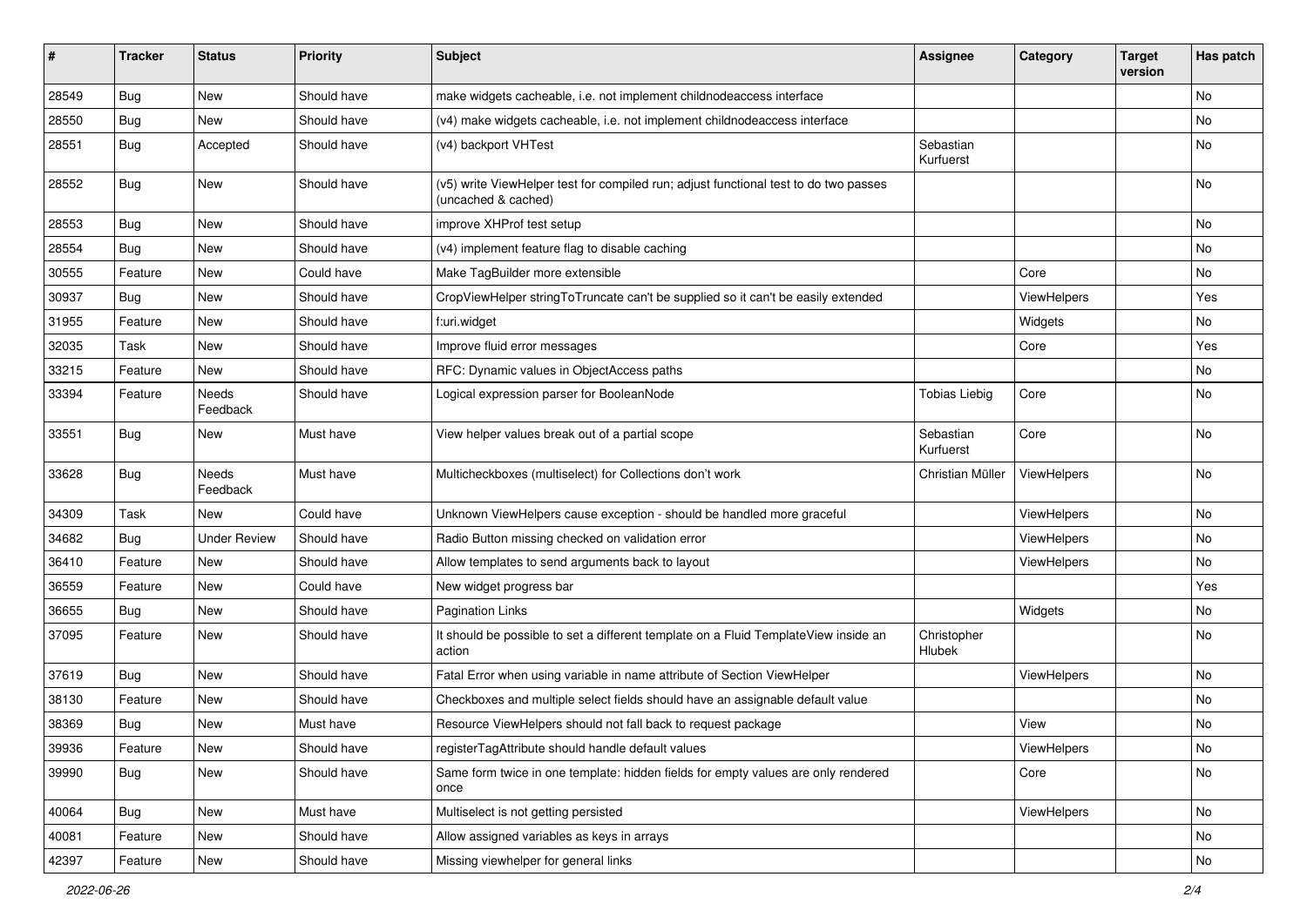| #     | <b>Tracker</b> | <b>Status</b>       | <b>Priority</b> | <b>Subject</b>                                                                       | Assignee             | Category    | <b>Target</b><br>version | Has patch     |
|-------|----------------|---------------------|-----------------|--------------------------------------------------------------------------------------|----------------------|-------------|--------------------------|---------------|
| 42743 | Task           | New                 | Should have     | Remove inline style for hidden form fields                                           |                      |             |                          | <b>No</b>     |
| 43071 | Task           | New                 | Should have     | Remove TOKENS for adding fallback teplates in B                                      |                      |             |                          | No            |
| 43072 | Task           | New                 | Should have     | Remove TOKENS for adding templates fallback in Backporter                            |                      | View        |                          | No            |
| 45153 | Feature        | <b>New</b>          | Should have     | f:be.menus.actionMenuItem - Detection of the current select option is insufficient   |                      |             |                          | No            |
| 45345 | Feature        | Needs<br>Feedback   | Should have     | Easy to use comments for fluid that won't show in output                             |                      |             |                          |               |
| 45394 | Task           | New                 | Should have     | Forwardport Unit test for standalone view                                            |                      | View        |                          | No            |
| 46091 | Task           | Needs<br>Feedback   | Should have     | Show source file name and position on exceptions during parsing                      |                      |             |                          | No            |
| 46257 | Feature        | <b>Under Review</b> | Should have     | Add escape sequence support for Fluid                                                |                      | Core        |                          | No            |
| 46545 | Feature        | New                 | Should have     | Better support for arrays in options of SelectViewHelper                             |                      |             |                          | No            |
| 47006 | Bug            | <b>Under Review</b> | Should have     | widget identifier are not unique                                                     |                      |             |                          | No            |
| 47669 | Task           | New                 | Should have     | FormViewHelper does not define the default request method                            |                      |             |                          | No            |
| 48355 | Feature        | New                 | Could have      | Assign output of viewhelper to template variable for further processing.             |                      |             |                          |               |
| 49038 | <b>Bug</b>     | New                 | Must have       | form.select does not select the first item if prependOptionValue is used             |                      |             |                          | No            |
| 49600 | Bug            | <b>New</b>          | Should have     | f:form tag shown as a HTML on frontend                                               |                      | ViewHelpers |                          | No            |
| 49756 | Feature        | <b>Under Review</b> | Should have     | Select values by array key in checkbox viewhelper                                    |                      |             |                          | No            |
| 50888 | Bug            | <b>Under Review</b> | Should have     | WSOD by changing name of section and if Fluid caches are generated                   |                      |             |                          | No            |
| 51100 | Feature        | <b>New</b>          | Must have       | Links with absolute URI should have the option of URI Scheme                         |                      | ViewHelpers |                          | No            |
| 51239 | Bug            | <b>Under Review</b> | Must have       | AbstractViewHelper use incorrect method signature for "\$this->systemLogger->log()"  | Adrian Föder         | Core        |                          | Yes           |
| 51277 | Feature        | <b>New</b>          | Should have     | ViewHelper context should be aware of actual file occurrence                         |                      |             |                          | No            |
| 52536 | Bug            | <b>Under Review</b> | Should have     | Errorclass not set if no property-attribute set                                      |                      |             |                          |               |
| 52591 | Bug            | New                 | Should have     | The Pagination Widget broken for joined objects                                      |                      |             |                          | No            |
| 52640 | Feature        | <b>Under Review</b> | Should have     | Create an UnlessViewHelper as opposite to the IfViewHelper                           | Marc Neuhaus         |             |                          | No            |
| 53806 | Bug            | <b>Under Review</b> | Should have     | Paginate widget maximumNumberOfLinks rendering wrong number of links                 | Bastian<br>Waidelich | Widgets     |                          | No            |
| 54195 | Task           | <b>New</b>          | Should have     | Rename and move FormViewHelper's errorClass value, currently 'f3-form-error'         | Adrian Föder         | ViewHelpers |                          | No            |
| 54284 | <b>Bug</b>     | New                 | Should have     | Default Option for Switch/Case VH                                                    |                      | ViewHelpers |                          | No            |
| 55008 | <b>Bug</b>     | <b>Under Review</b> | Should have     | Interceptors should be used in Partials                                              | Christian Müller     |             |                          | No            |
| 56237 | Task           | New                 | Should have     | in-line (Condition) View Helpers should not evaluate on parsing                      |                      |             |                          | No            |
| 57885 | <b>Bug</b>     | New                 | Must have       | Inputs are cleared from a second form if the first form produced a vallidation error |                      |             |                          | No            |
| 58862 | <b>Bug</b>     | Needs<br>Feedback   | Should have     | FormViewHelper doesn't accept NULL as value for \$arguments                          | Bastian<br>Waidelich | ViewHelpers |                          | Yes           |
| 58921 | <b>Bug</b>     | New                 | Should have     | f:form.* VHs crash if NOT inside f:form but followed by f:form                       |                      |             |                          | $\mathsf{No}$ |